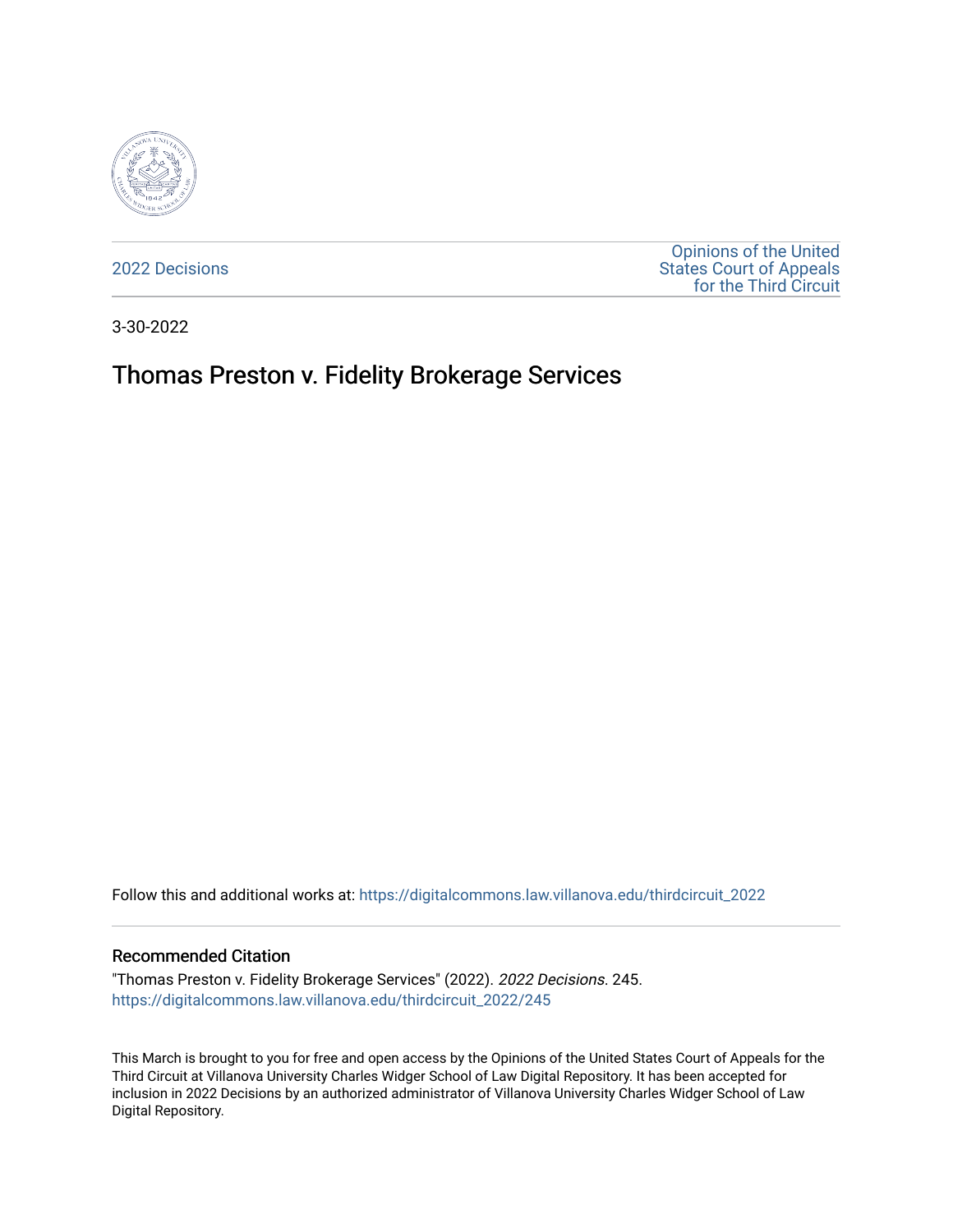## **NOT PRECEDENTIAL**

# UNITED STATES COURT OF APPEALS FOR THE THIRD CIRCUIT

No. 20-1612  $\mathcal{L}_\text{max}$ 

 $\overline{\phantom{a}}$ 

THOMAS E. PRESTON, Appellant

v.

FIDELITY BROKERAGE SERVICES  $\overline{\phantom{a}}$  , where  $\overline{\phantom{a}}$ 

On Appeal from the United States District Court for the Western District of Pennsylvania (D.C. No. 2:16-cv-01799) District Judge: Hon. Marilyn J. Horan

Submitted on January 28, 2021

 $\overline{\phantom{a}}$  , where  $\overline{\phantom{a}}$ 

Before: RESTREPO, BIBAS, and PORTER, *Circuit Judges*

(Opinion filed: March 30, 2022)

OPINION[1](#page-1-0)  $\overline{\phantom{a}}$ 

 $\frac{1}{2}$ 

RESTREPO, *Circuit Judge*.

<span id="page-1-0"></span><sup>&</sup>lt;sup>1</sup> This disposition is not an opinion of the full Court and, pursuant to I.O.P. 5.7, does not constitute binding precedent.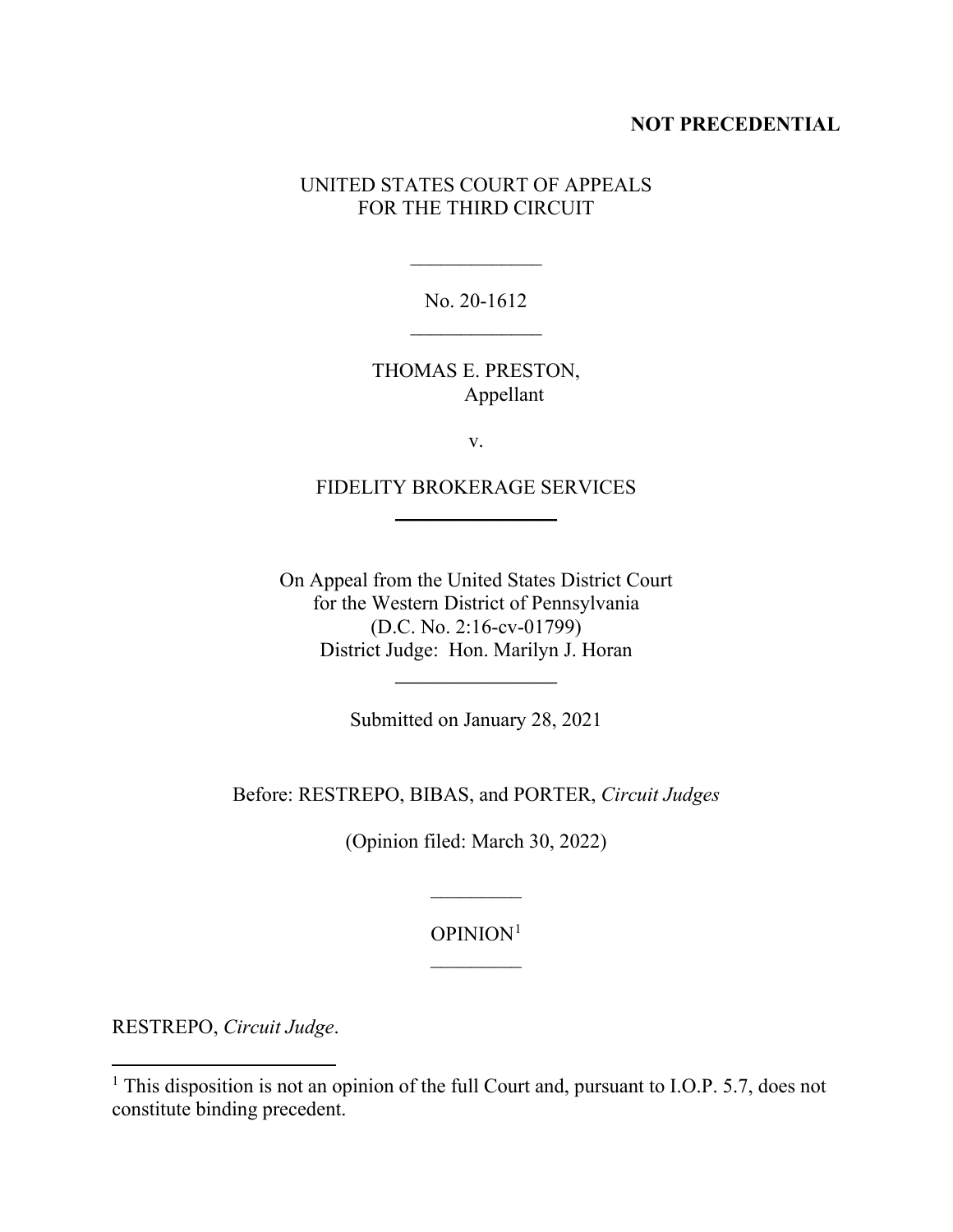Appellant Thomas E. Preston ("Preston") brought suit against his former employer Appellee Fidelity Brokerage Services LLC ("Fidelity") following his termination. Preston's complaint alleged claims, inter alia, of defamation in connection with his termination and statements Fidelity made on the termination notice filed with the Financial Industry Regulatory Authority (FINRA). Following motions for summary judgment by both parties, the District Court determined that there were no issues of material fact and granted Fidelity's motion. We affirm.

# **I. BACKGROUND**

## a. Factual Background

We write for the parties, and in so doing communicate only those facts necessary for the disposition of this matter. Fidelity is a broker-dealer registered under the Securities Exchange Act of 1934 and a member of FINRA. [2](#page-2-0) Fidelity hired Preston as a Financial

<span id="page-2-0"></span><sup>&</sup>lt;sup>2</sup> FINRA is an "association of brokers and dealers . . . registered as a national securities association pursuant to subsection (b)" of 15 U.S.C. § 78o-3 and "it is an independent, self-regulatory organization (SRO)." *Reading Health Sys. v. Bear Stearns & Co.*, 900 F.3d 87, 92 (3d Cir. 2018) (internal quotations omitted). FINRA was established pursuant to Section 15A of the Securities Exchange Act, which "created a system of supervised self-regulation in the securities industry." *Id.* (internal quotations omitted) (citing *Credit Suisse First Boston Corp. v. Grunwald*, 400 F.3d 1119, 1128 (9th Cir. 2005)). FINRA is authorized to "exercise comprehensive oversight over all securities firms that do business with the public." *Id.* (internal quotations omitted). FINRA's rules are "designed to prevent fraudulent and manipulative acts and practices, to promote just and equitable principles of trade, . . . and, in general, to protect investors and the public interest." 15 U.S.C. § 78o-3(b)(6). As part of its responsibilities to provide oversight to its members, FINRA investigates and disciplines members and associated persons for violating laws and regulations. *See id.* § 78o-3(b)(7)-(8).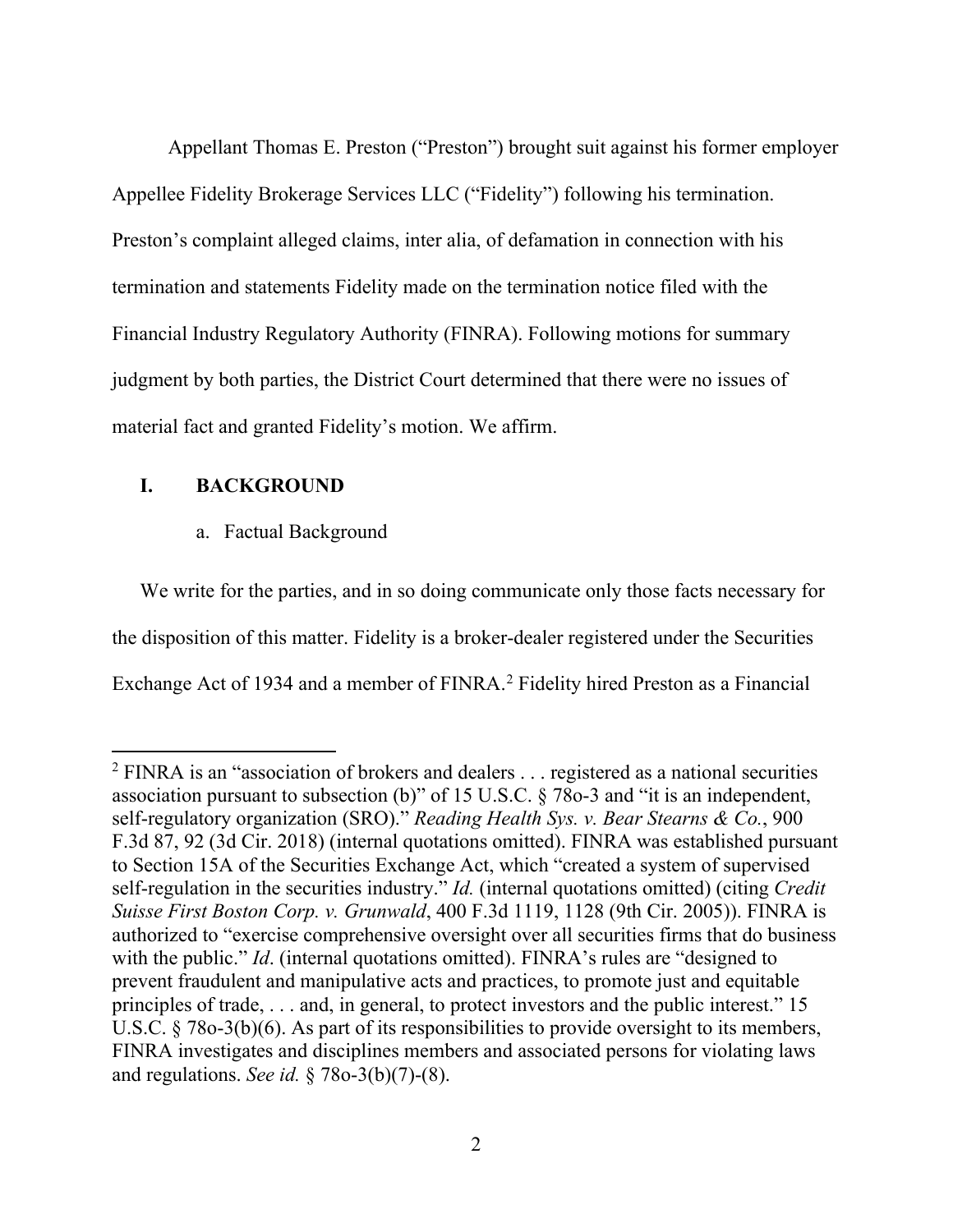Consultant ("FC") in October 2011 and he worked in the investor center located in Pittsburgh, Pennsylvania. As an FC, Preston was subject to Fidelity's Temporary Lockout Policy ("TLO") set forth in Fidelity's "PI Investor Center, 2016 Rules of Engagement Rules of Relationship Policy Document." The TLO policy provides that an FC, under certain enumerated circumstances, may "lock out" a customer in Fidelity's database and receive exclusive financial renumeration for that customer. To properly exercise the TLO policy, an FC must have an "investment-related conversation [ ]" or "[v]alue-add conversation" with the customer or the prospect. App. 4-5. The policy also requires the FC to record and describe the conversation in the Seibel system, Fidelity's computerbased system kept as part of the company's books and records.

In February 2016, a Fidelity employee made an anonymous complaint with the company accusing unnamed FCs in Pittsburgh of "abusing the TLO system by locking out customers without actually [having] the requisite customer interaction." App. 732. This prompted Fidelity's Director of Employee Relations and its in-house counsel to launch an investigation into the claim, which was led by two Fidelity internal investigators, Matthew Pliskin and Eric Bronner. During the investigation, Pliskin and Bronner flagged seven of Preston's TLOs as concerning because the "length of the customer telephone calls appeared to be too brief" to properly qualify as a requisite value-added conversation. App. 7; App. 997. One TLO in particular involved a documented conversation with "Customer A." Preston placed three calls to Customer A: two recorded voice messages and one six-second call. In documenting his interaction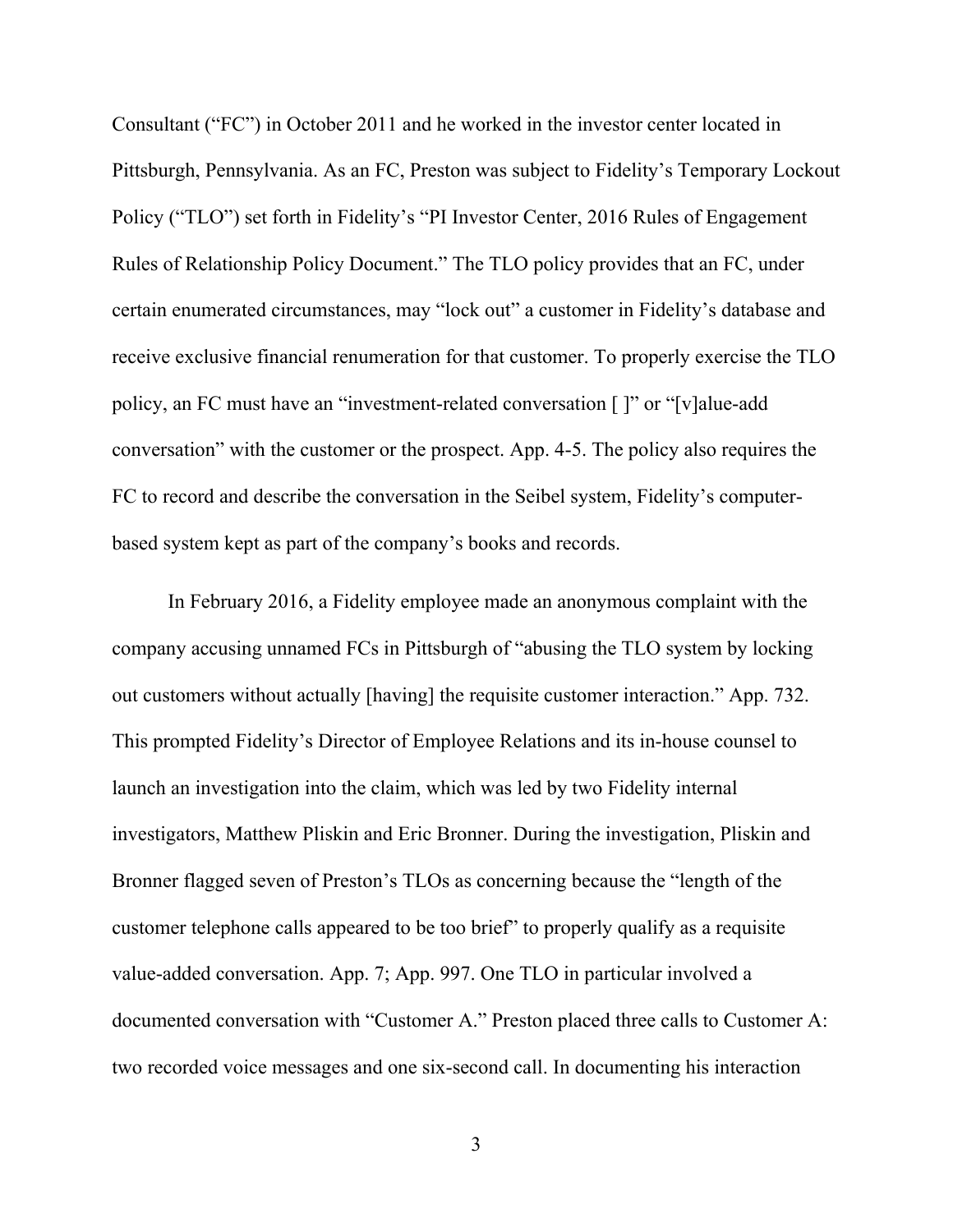with Customer A in the Siebel note, Preston stated the following: "Called to introduce myself to him as [a] local point of contact for him. Sending my contact information. Will use if needed. Confirmed that TOA [transfer of assets] is in progress towards completion, saw note that fee adjustment was made."<sup>[3](#page-4-0)</sup> App. 8.

Appellees argue that this call and Preston's subsequent Siebel note raised two concerns: (1) it was not plausible that Preston covered all of the topics documented in his Siebel note in six seconds, and (2) even if Preston's call with Customer A did occur as he documented it, the call would not qualify as a value-added conversation that could support a TLO. Appellee Br. at 5. When Fidelity's investigators interviewed Preston about his interactions with Customer A, Preston explained that the Siebel note reflected a conversation that occurred when Customer A returned his call. However, both parties agree that this alleged phone call is not reflected in Fidelity's phone logs. Immediately following their interview with Preston, Pliskin and Bronner briefed Preston's supervisor and representatives from Fidelity's legal, employee relations, and compliance teams. During the briefing, Pliskin and Bronner reported that Preston admitted that he did not have a conversation with Customer A and falsified his books and records. Preston denies making any such admission. Following the investigation, Fidelity concluded that Preston

<span id="page-4-0"></span><sup>&</sup>lt;sup>3</sup> Preston subsequently received credits when Customer A eventually transferred his assets, which resulted in Preston receiving a bonus. Appellees say he would not have been entitled to otherwise receive said bonus. Appellee Br. at 5.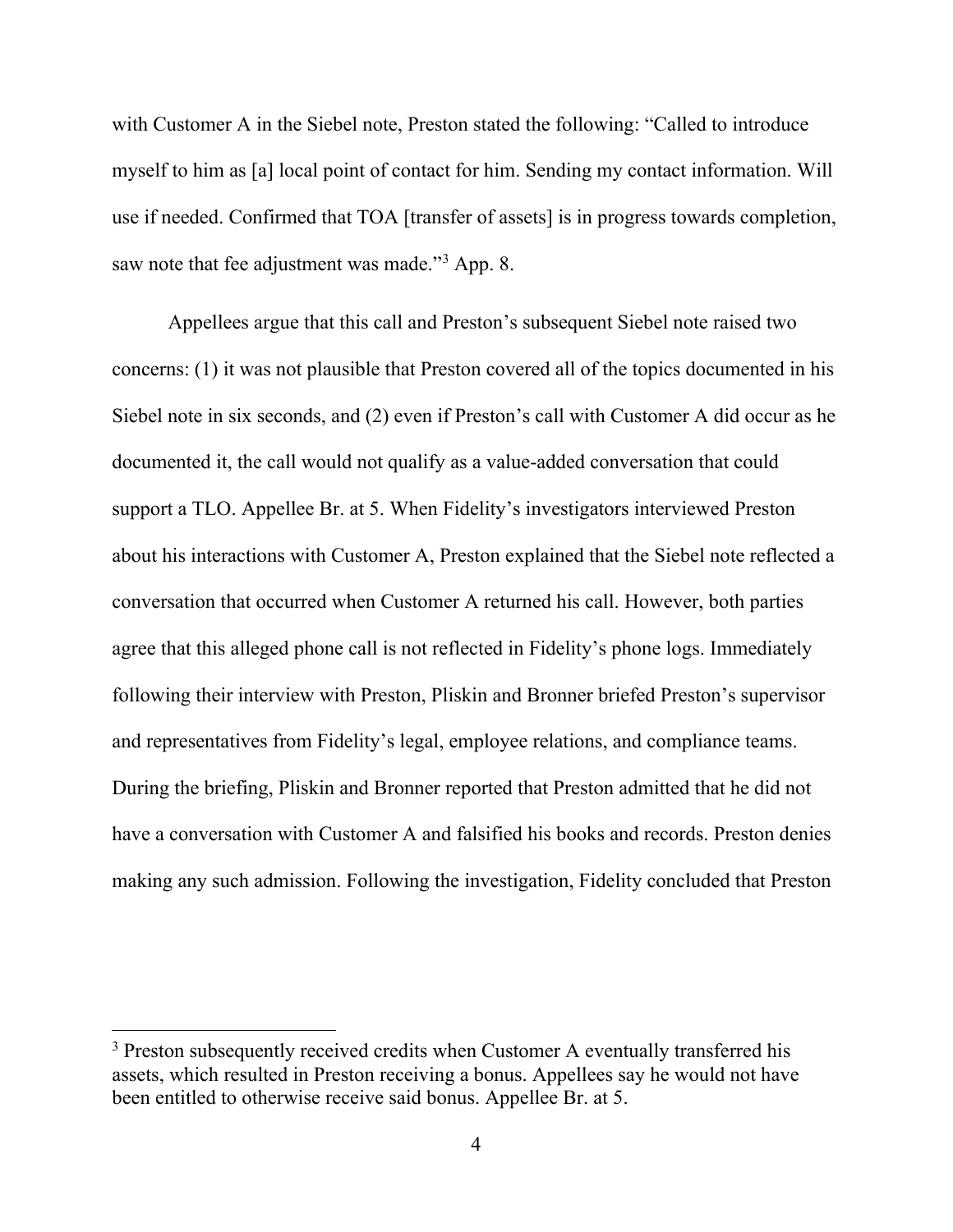"falsified books and records to manipulate the compensation plan" and terminated Preston on April 14, 2016. Appellee Br. at 7.

On May 11, 2016, pursuant to its obligations, Fidelity submitted a Uniform Termination Notice for Securities Industry Registrations ("Form U5") to FINRA explaining the reasons for Preston's termination.<sup>[4](#page-5-0)</sup> In response to the question "is this a full termination?", Fidelity selected "Yes" and explained that it "determined employee violated department procedures by recording a detailed customer interaction for purposes of performance credit without actually having had the requisite degree of interaction with the customer." App. 738; App. 1000. Preston alleges that these statements on the Form U5 are defamatory.

#### b. Procedural Background

Preston initiated this litigation on December 2, 2016, when he filed a complaint alleging age discrimination and defamation for statements Fidelity made on the Form U5 relating to his termination. Fidelity denied all material allegations. Following discovery and the District Court's ruling to exclude Preston's expert, both parties filed motions for summary judgment. The District Court granted Fidelity's motion, a decision which Preston now appeals with regard to the denial of his defamation claim only.

<span id="page-5-0"></span><sup>4</sup> When a registered representative is terminated, FINRA requires member firms, including Fidelity, to complete and file a Form U5 within thirty days of the termination. *See* FINRA Regulatory Notice 10-39, available at [https://www.finra.org/rules](https://www.finra.org/rules-guidance/notices/10-39)[guidance/notices/10-39](https://www.finra.org/rules-guidance/notices/10-39) (last visited February 12, 2022).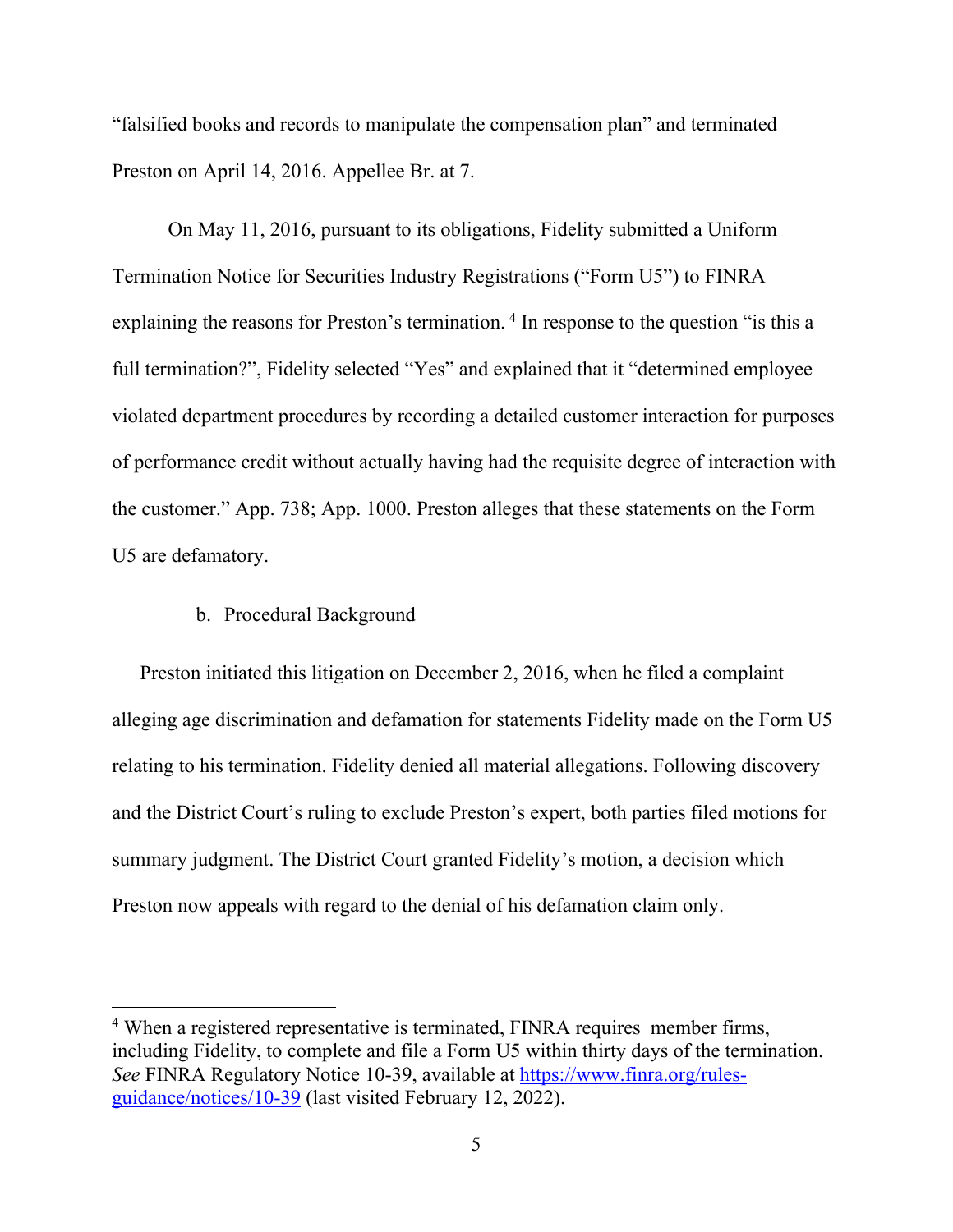#### **II. JURISDICTION**

The District Court had jurisdiction under 28 U.S.C. § 1331. We have jurisdiction under 28 U.S.C. § 1291. We review *de novo* the District Court's grant of summary judgment. *Goldenstein v. Repossessors Inc.*, 815 F.3d 142, 146 (3d Cir. 2016).

## **III. STANDARD OF REVIEW**

"Viewing the evidence in the light most favorable to the nonmovant, summary judgment is appropriate only if there is 'no genuine issue as to any material fact [such] that the moving party is entitled to judgment as a matter of law.'" *Kelly v. Borough of Carlisle*, 622 F.3d 248, 253 (3d Cir. 2010) (quoting *Giles v. Kearney*, 571 F.3d 318, 322 (3d Cir. 2009)); Fed. R. Civ. P. 56(a). A "judge's function is not himself to weigh the evidence and determine the truth of the matter but to determine whether there is a genuine issue for trial." *Anderson v. Liberty Lobby, Inc.*, 477 U.S. 242, 249 (1986).

#### **IV. DISCUSSION**

Preston argues that the District Court erred in granting Fidelity's motion for summary judgment as to his defamation claim. The Pennsylvania Constitution provides the right to reputation is "a fundamental interest which cannot be abridged without compliance with constitutional standards of due process[.]" *R. v. Commonwealth, Dep't of Pub. Welfare*, 636 A.2d 142, 149 (Pa. 1994) (citation omitted). Pennsylvania law sets forth the seven following elements for a viable claim of defamation:

6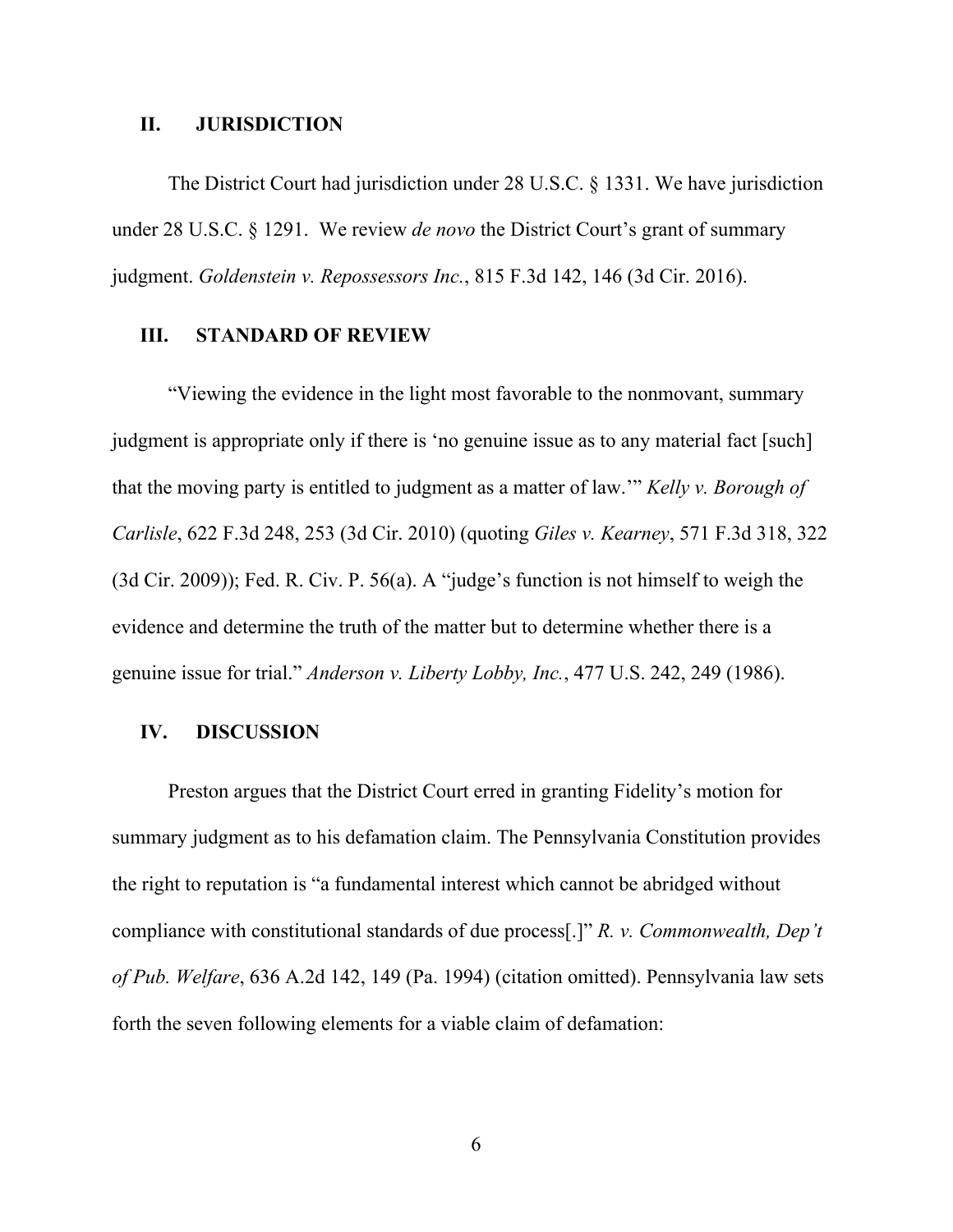(1) [t]he defamatory character of the communication; (2)  $[i]$ t's publication by the defendant; (3)  $[i]$ ts application to the plaintiff;  $(4)$  [t]he understanding by the recipient of its defamatory meaning; (5) [t]he understanding by the recipient of its defamatory meaning; (5) [t]he understanding by the recipient of it as intended to be applied to the plaintiff; (6) [s]pecial harm resulting to the plaintiff from its publication; [and] (7) [a]buse of a conditionally privileged occasion.

42 Pa. Cons. Stat. § 8343(a). As an initial matter, the parties dispute whether absolute or conditional privilege applies to Fidelity's statements on the FINRA Form U5 which Preston claims are defamatory. Preston asserts that conditional, rather than absolute, privilege is appropriate here, and a plaintiff can defeat conditional privilege through showing of malice or negligence.

a. Privilege

Under Pennsylvania law, "[l]iability for publication of defamatory matter may be defeated by a privilege to publish the defamation. One who publishes defamatory matter within the scope of an absolute privilege is immune from liability regardless of occasion or motive." *Agriss v. Roadway Exp., Inc.*, 334 Pa. Super. 295, 309 (1984) (quoting *Sciandra v. Lynett*, 409 Pa. 595, 187 A.2d 586 (1963)). Where a defendant raises privilege as a defense, he has the burden of proving that privilege exists. 42 Pa. Cons. Stat. § 8343(b)(2); *see also U.S. Healthcare, Inc. v. Blue Cross of Greater Phila.*, 898 F.2d 914, 923 (3d Cir. 1990). Conditional privilege arises in a defamation action when: "(1) some interest of the person who publishes defamatory matter is involved; (2) some interest of the person to whom the matter is published or some other third person is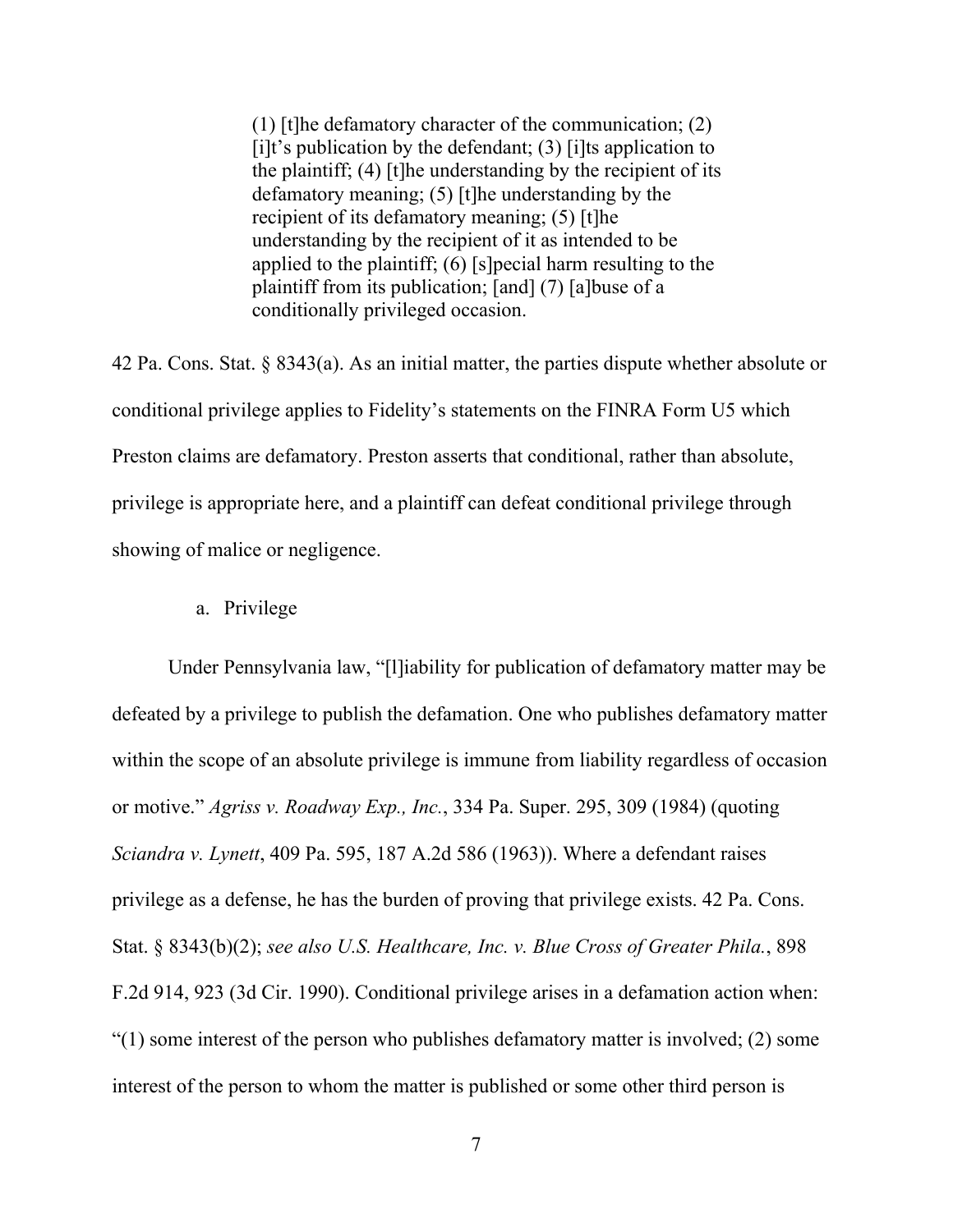involved; or (3) a recognized interest of the public is involved." *Miketic v. Baron*, 675 A.2d 324, 329 (Pa. Super. Ct. 1996) (internal quotation marks omitted); *Vargo v. Hunt*, 581 A.2d 625, 627 (Pa. Super. Ct. 1990). Preston further argues that Fidelity is not entitled to absolute privilege as a matter of Pennsylvania law because Pennsylvania is not among the four states in the United States that have determined that absolute privilege applies to defamation claims relating to statements made on a Form  $U5$  $U5$ .<sup>5</sup>

On the other hand, Fidelity argues that, as a matter of law, absolute privilege applies due to the integral nature of the Form U5 in FINRA's regulatory responsibilities. However, Fidelity claims that if conditional privilege does apply, then the proper standard requires a showing of malice rather than mere negligence. Appellee Br. at 46 (citing *Bentlejewski v. Werner Enters., Inc.*, No. 13-1385, 2015 WL 4111476, at \*7 (W.D. Pa. July 8, 2015)). It asserts that, regardless of which privilege applies, Preston cannot defeat it because he fails to establish that Fidelity acted with either malice or negligence.

### b. Analysis

<span id="page-8-0"></span><sup>5</sup> Only four states in the United States have provided absolute privilege to form U5 defamation: California, Colorado, Massachusetts, and New York. Preston also argues that Pennsylvania law does not afford Fidelity absolute privilege for three reasons: (1) Pennsylvania provides greater protection to its defamed citizens than many other states in the country because the State's Constitution protects reputation as a fundamental right of mankind;(2) Pennsylvania does not follow the single-publication rule in cases of database defamation; and (3) Pennsylvania recognizes the theory of defamation by implication.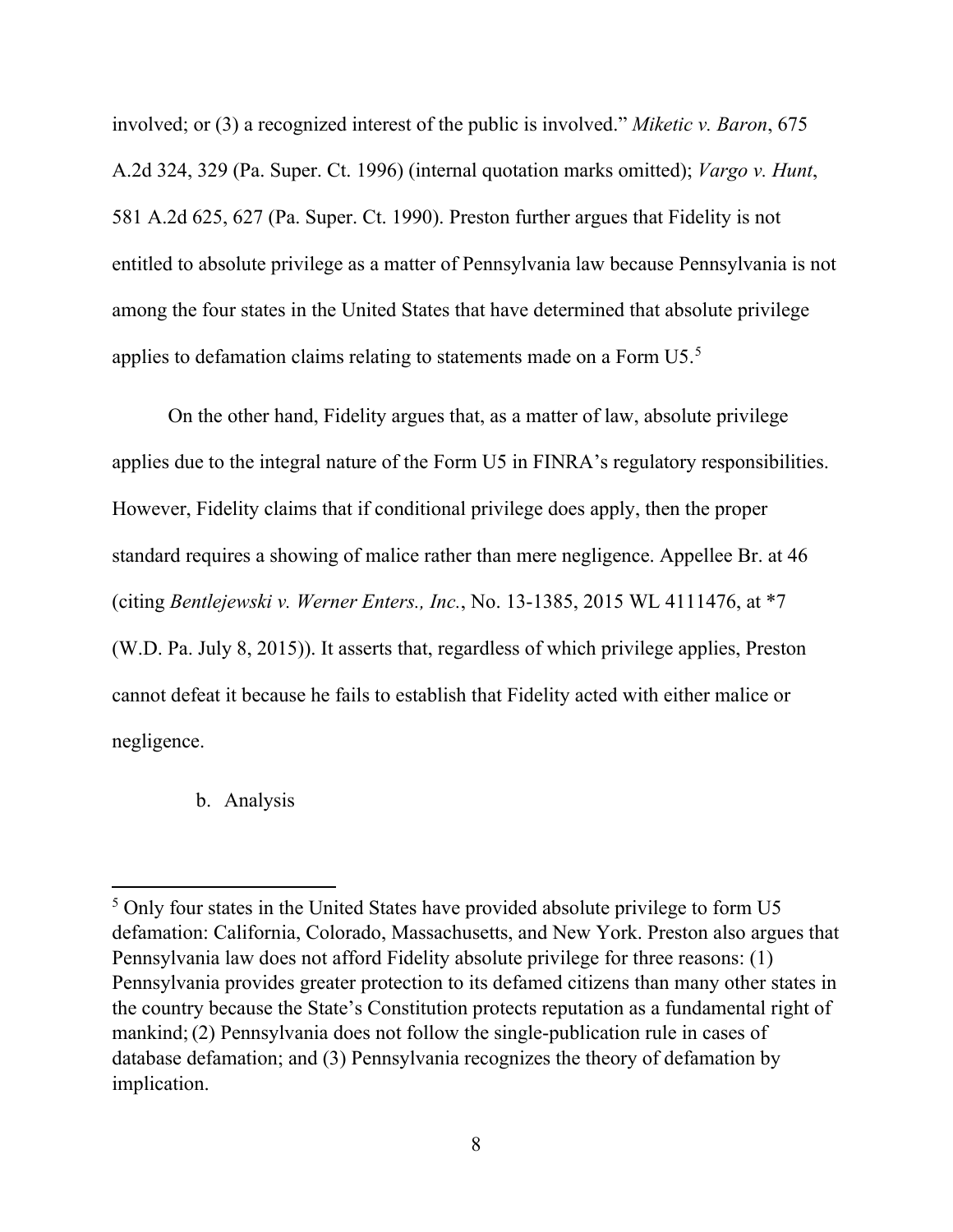To date, this Court has not directly addressed the question of whether conditional or absolute privilege applies to statements made on a Form U5. However, we need not address this question here. The District Court applied the most plaintiff-friendly standard in evaluating the parties' summary judgment arguments: conditional privilege that can be defeated through only a showing of negligence. The District Court concluded that Fidelity was not negligent in completing the Form U5 and that Preston failed to establish genuine issues of material fact.

To reach this conclusion, the District Court determined that the record, viewed in its entirety and in the light most favorable to Preston, demonstrated no negligence on the part of Fidelity. The Court found that from the time that Fidelity received the anonymous complaint to the time it filed the Form U5, it "adhered to a course of action that was reasonable and methodical." App. 24. Three individuals, including Fidelity's in-house counsel, reviewed the initial anonymous complaint, which prompted a thorough investigation. The investigation commenced with a review of all of Fidelity's FCs in Pittsburgh, and multiple questionable TLOs led Preston to become the investigation's focus. After investigators interviewed Preston and reported their findings to his manager and Fidelity's in-house counsel, Fidelity determined that Preston falsely reported conversations to exercise the TLO policy and receive monetary compensation, a determination which the District Court noted was "sound and reasonable." App. 25. Fidelity then terminated Preston.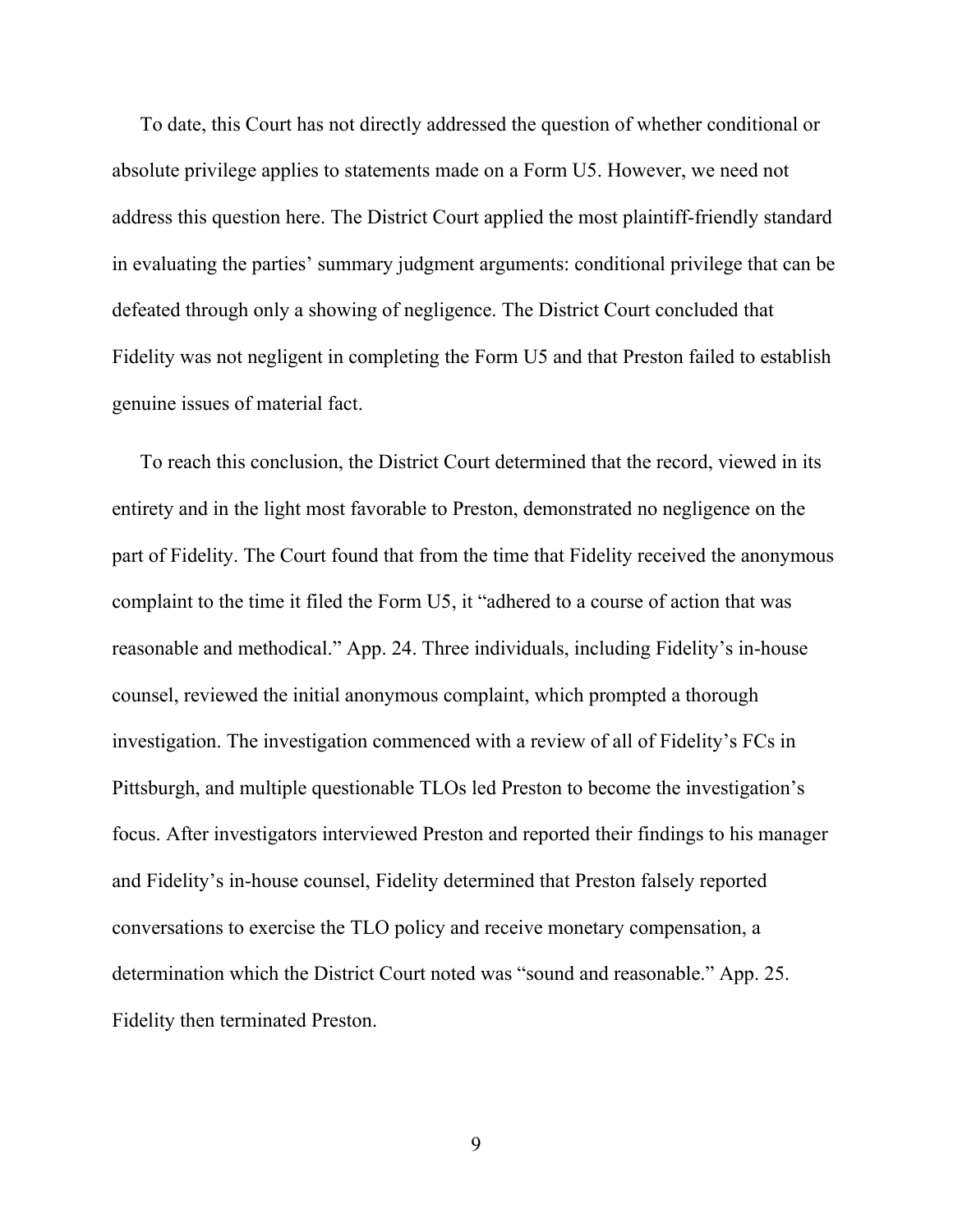Preston made a six-second call to Customer A and noted it in the Siebel when he applied the TLO, though he admits that said call did not relate to the TLO. Instead, he claims that the information in the Siebel referred to an incoming call from Customer A, a call which both parties concede is not reflected in the relevant call logs. In fact, there is no evidence that this incoming call ever occurred. Preston further argues that the TLO was appropriate, though he provides no evidence to support this. As the District Court noted, the undisputed evidence shows that Mr. Preston "violated department procedures by recording a detailed customer interaction for purposes of performance credit without actually having had the requisite degree of interaction with the customer," exactly as Fidelity stated on the Form U5. App. 738; App. 1000.

Indeed, Fidelity's course of action demonstrates no indication of negligence. Fidelity received a complaint, investigated it, determined wrongdoing by Preston, terminated Preston, and prepared and submitted the Form U5 with accurate statements, as required. We agree with the District Court that these actions reflect that "Fidelity's course of conduct . . . [was] undertaken with care." App. 25. The District Court evaluated the evidence under the lowest standard of privilege analysis and, in doing so, determined that Preston did not present any evidence to support a finding of Fidelity's negligence in preparing and submitting the Form U5.

# **V. Conclusion**

Viewing the facts in the light most favorable to Preston and drawing all reasonable inferences in his favor, the District Court determined that there were no genuine issues of

10